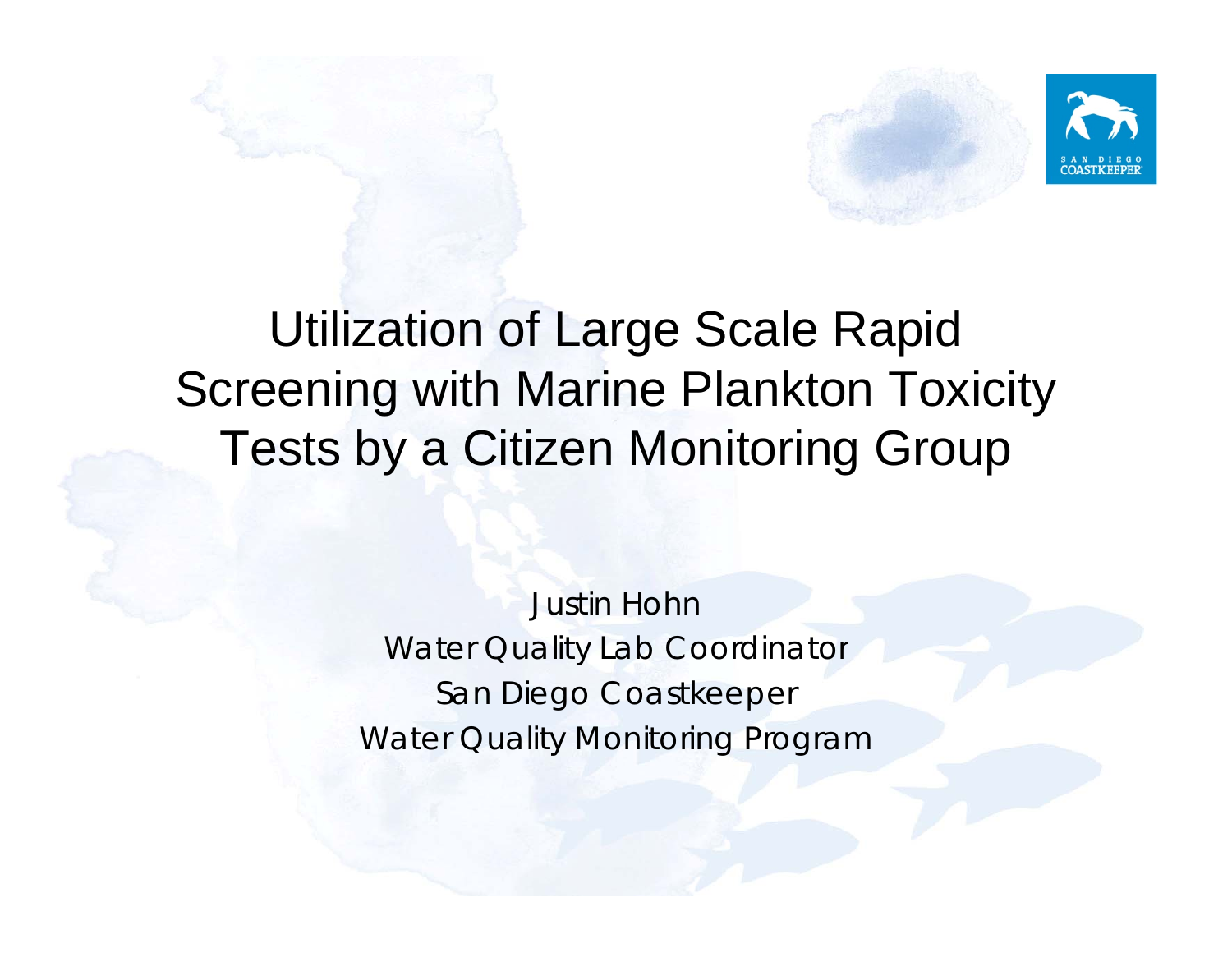

#### San Diego Coastkeepe r

- • We balance community outreach, education, and advocacy to promote stewardship of clean water and a healthy coastal ecosystem.
- •MPA's
- •• Marine Debris
- •School Curriculum
- •Water Supply
- •Sewage Discharges
- •Urban Runoff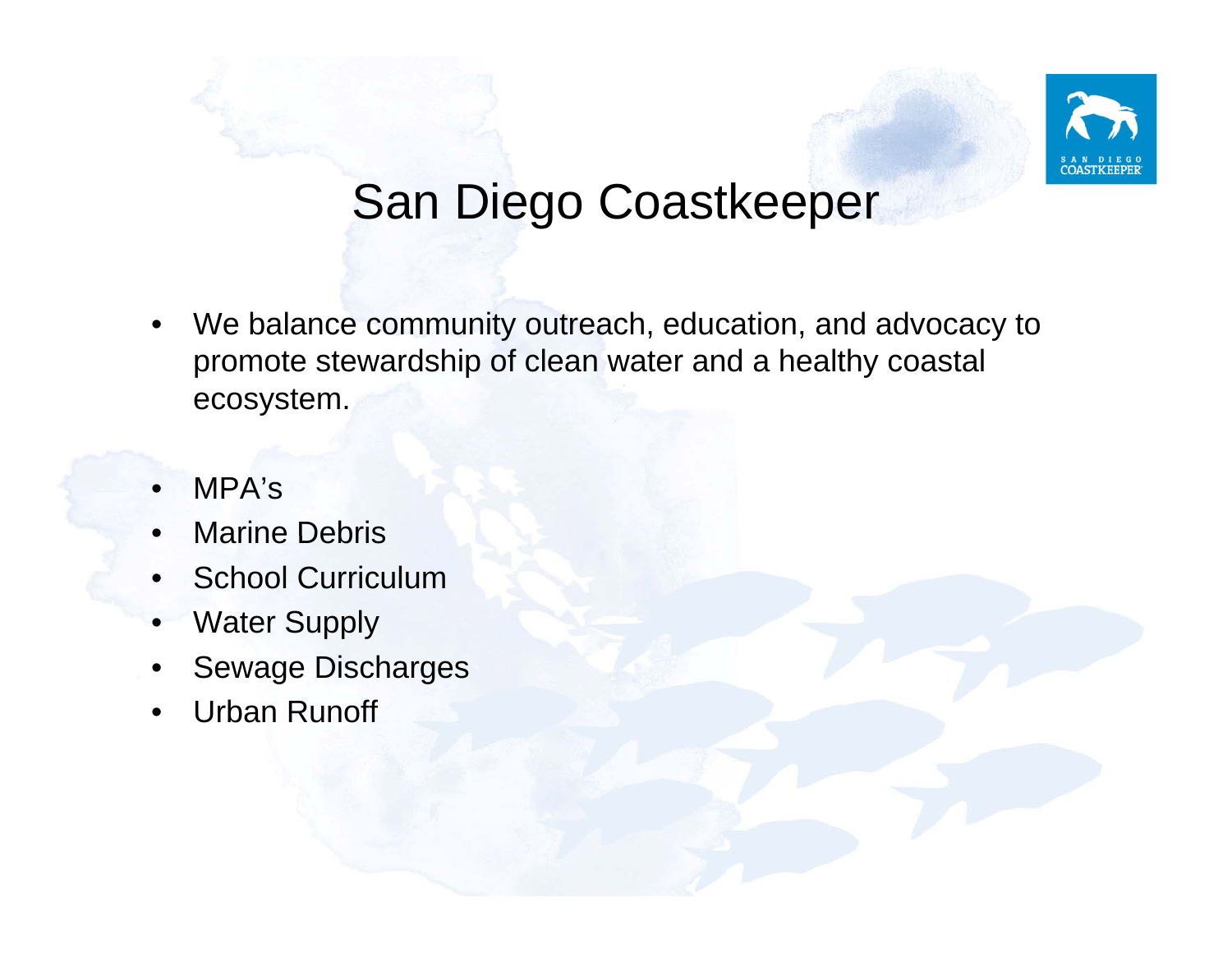

#### Water Quality Monitoring Program

- •Engage over 250 volunteers a year
- •• Monthly Sampling from 43 sites throughout 9 of 11 Watersheds in San Diego County
- •Bi- Monthly trainings for Field and Lab methods
- •Data sharing with CEDEN for TMDL and 305b & 303d
- •Primarily State funded, internal funds and partner organizations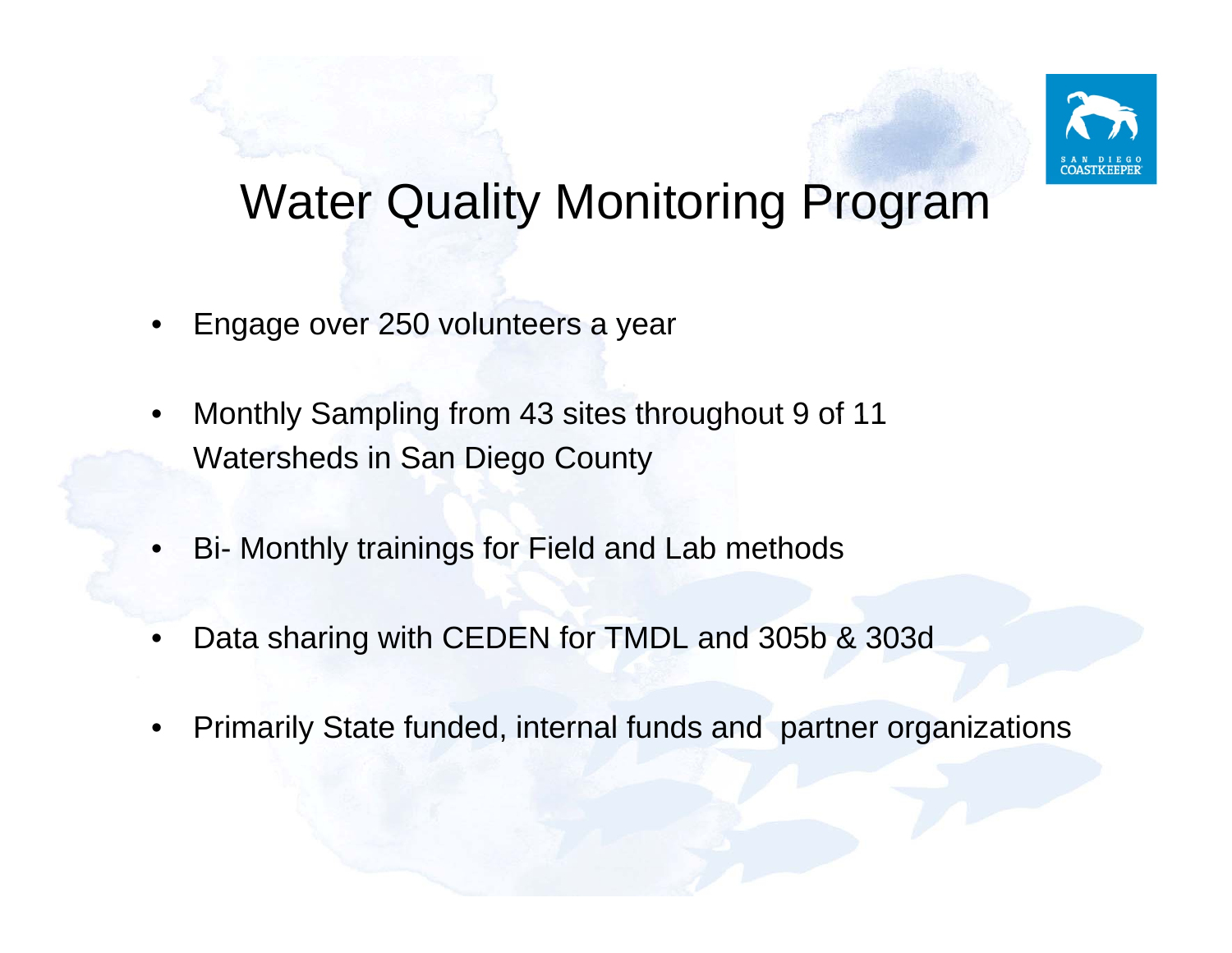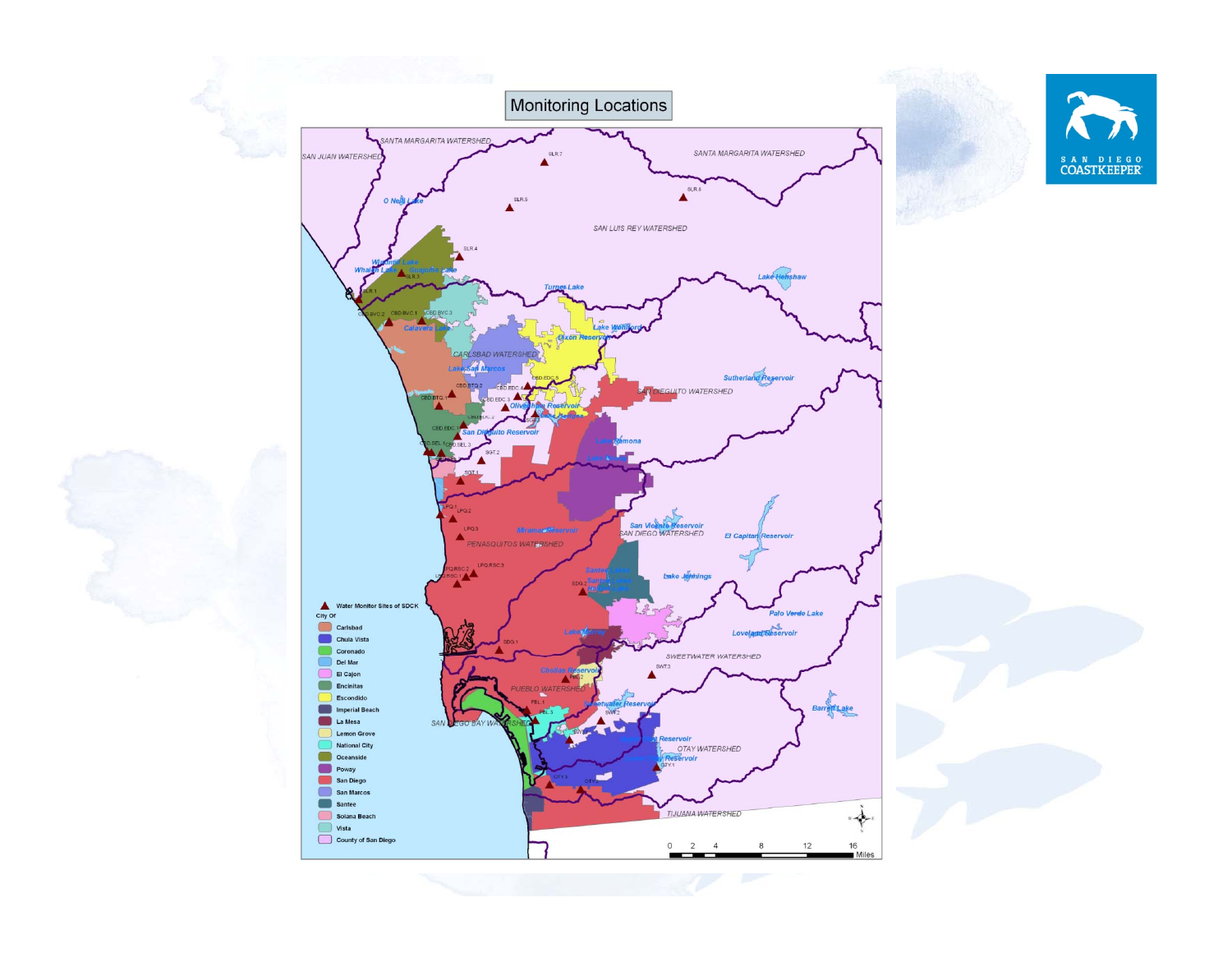

### Water Quality Monitoring Program

Field

- •Air temp
- •Water Temp
- •**Conductivity**
- •Dissolved Oxygen
- •pH

#### Lab

- •Indicator Bacteria
- •**Nitrate**
- •Total Phosphorous
- •Ammonia
- •**Toxicity**

Brief assessment of physical habitat and ecological conditions

Look for illegal discharges and confirm beneficial uses of water body

**Metals** 

Zinc **Copper** Lead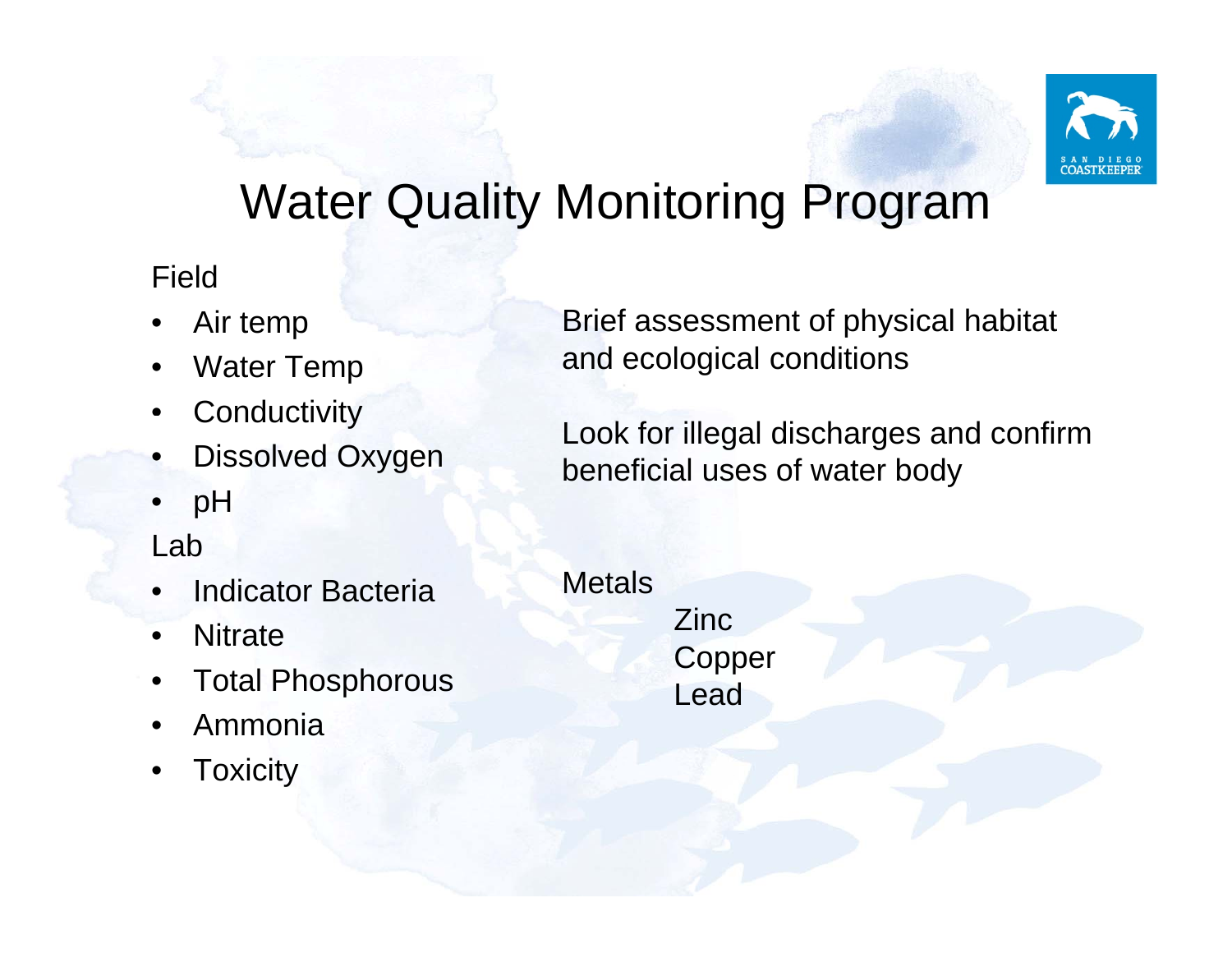

#### Rapid Assessment Screening of Toxicity

#### ASTM E1924

Bioluminescent Dinoflagellate *Pyrocystis lunula*

Receive and light phase of Plankton for testing

Plankton from same culture are shipped already in similar light phase at uniform density

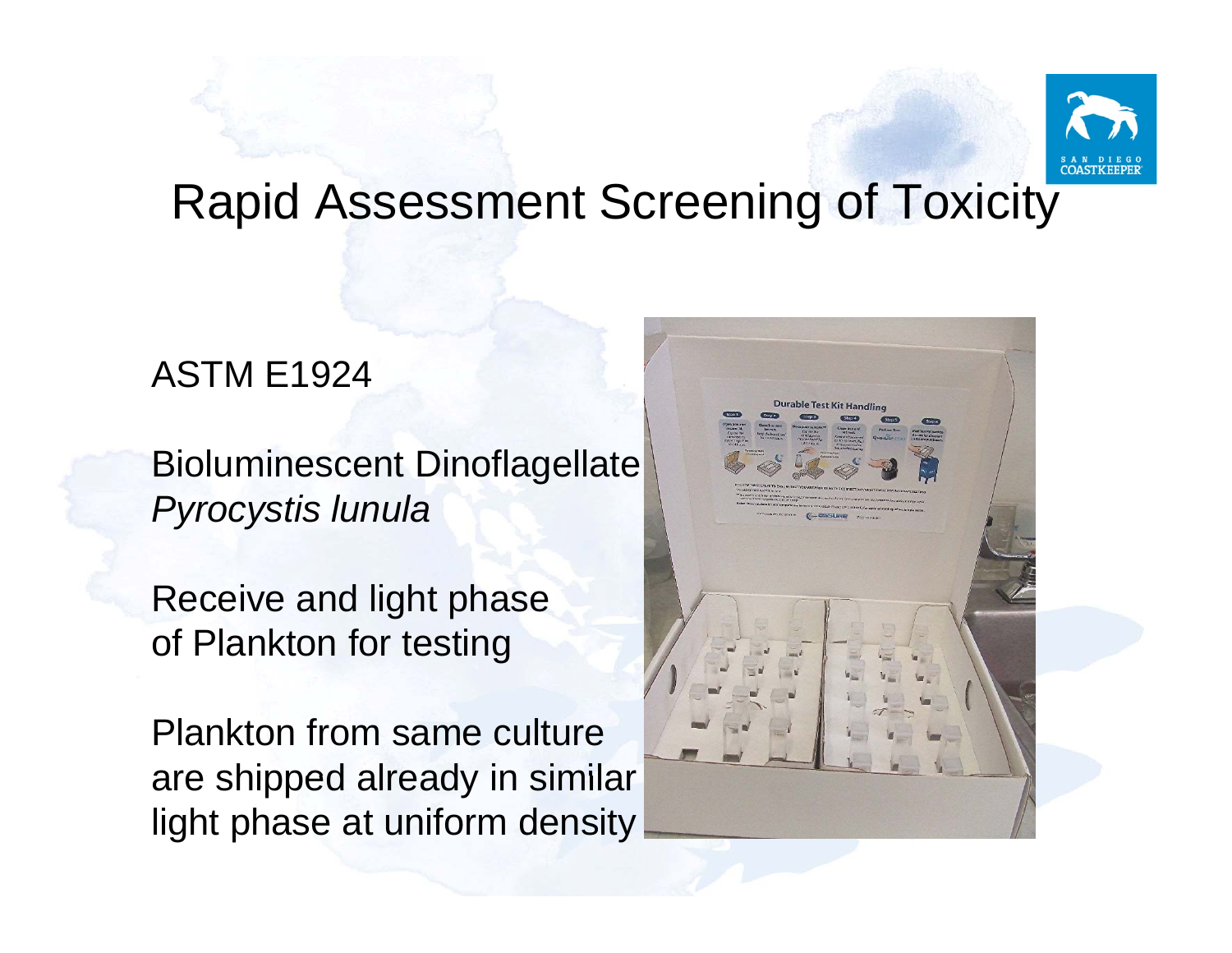

#### Salinity adjustment of Samples

Measure sea salt and keep in micotube for adding pre-determined amount for proper adjustment

Record initial and final levels

30-36 ppt salinity range is reached in all fresh water and brackish samples

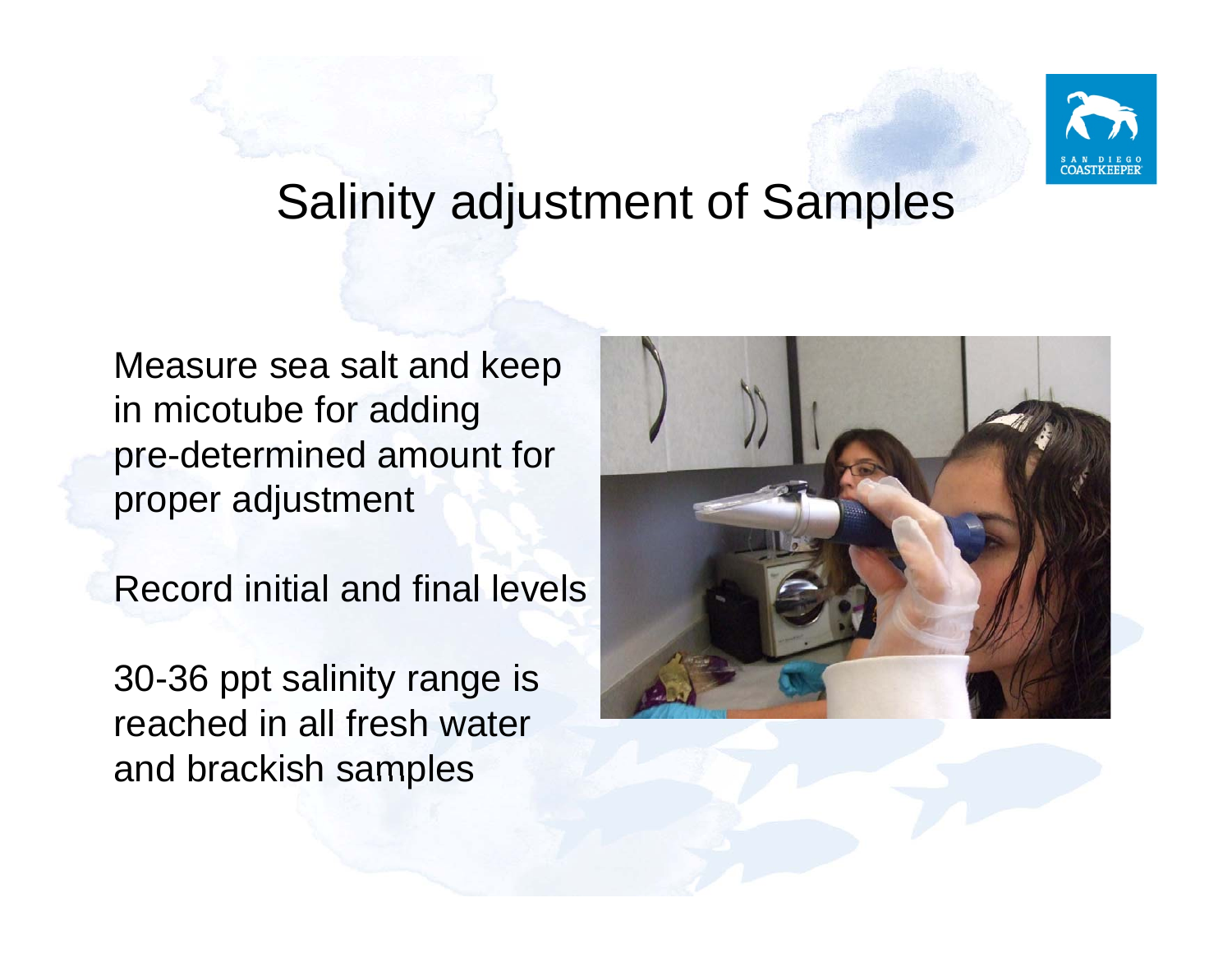

#### Adding Sample to Cartridge

Cuvettes of plankton are gently mixed with salinity adjusted samples and respective controls for each sub-watershed group

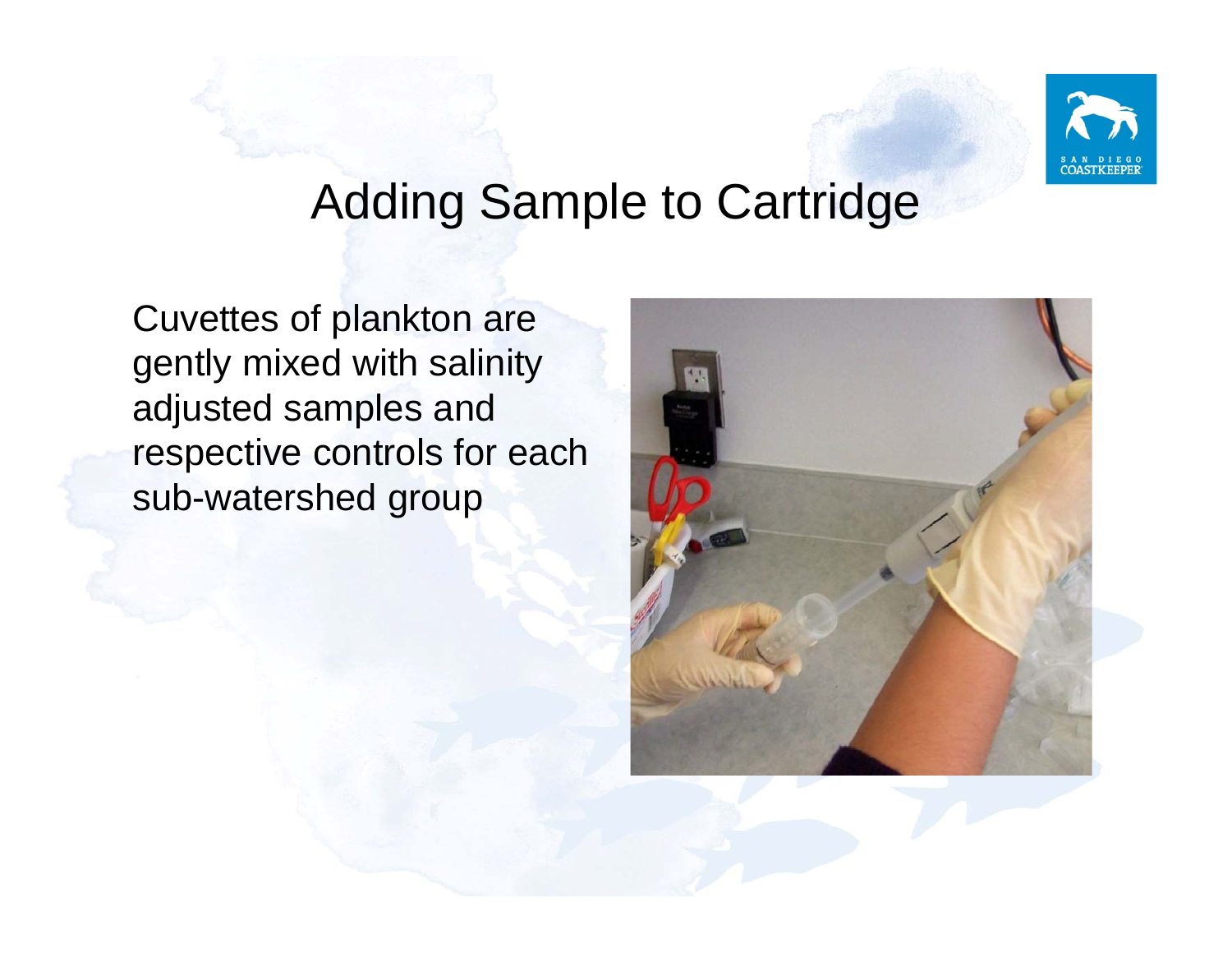

#### Water Samples with Plankton

Sam ples are aliquoted into 6 individual cuvettes per cartridge

Care is given to ensure even distribution

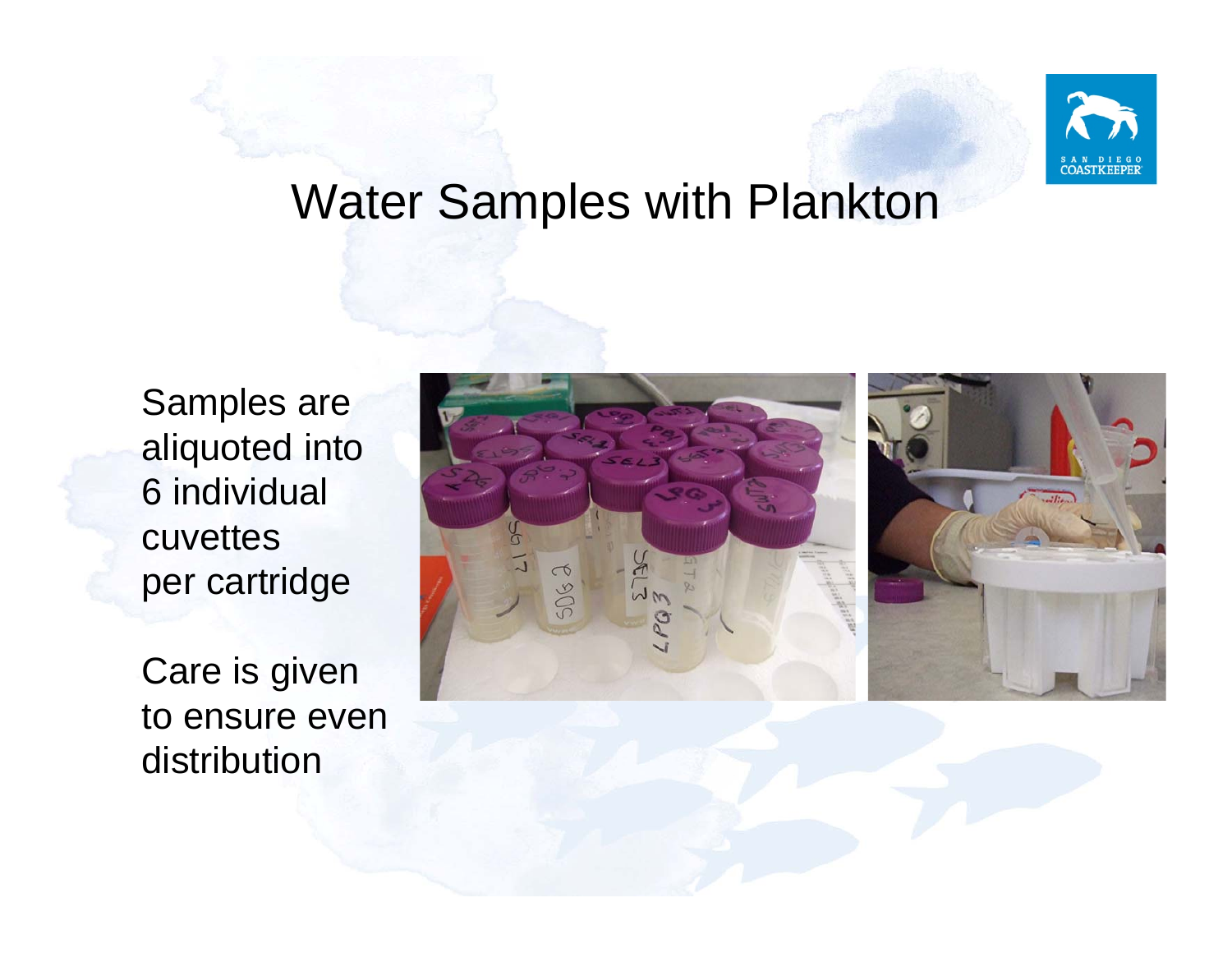

#### Prepared samples

Times are recorded and samples are placed in light box to incubate 24h go through 12 hour dark and 12 hour light cycle ending 3 hr prior to testing

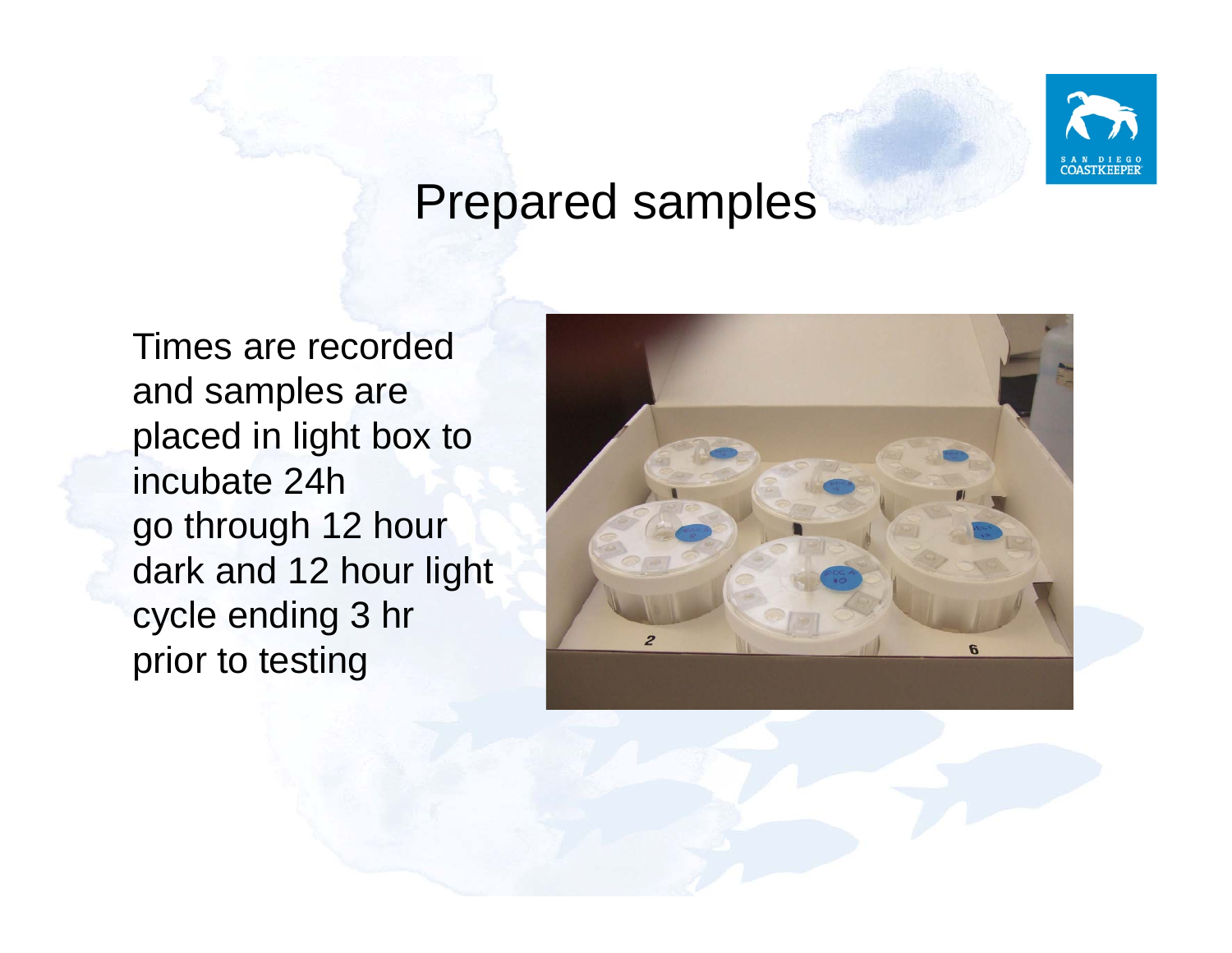

#### Reading Results

Air agitates plankton, causing bioluminescence, lens records Light emitted from cuvette 6 readings taken

3h after samples have been in 12h light phase readings are taken

Light output from samples is compared against control to determine if there is inhibition in sample, likely due to toxicity

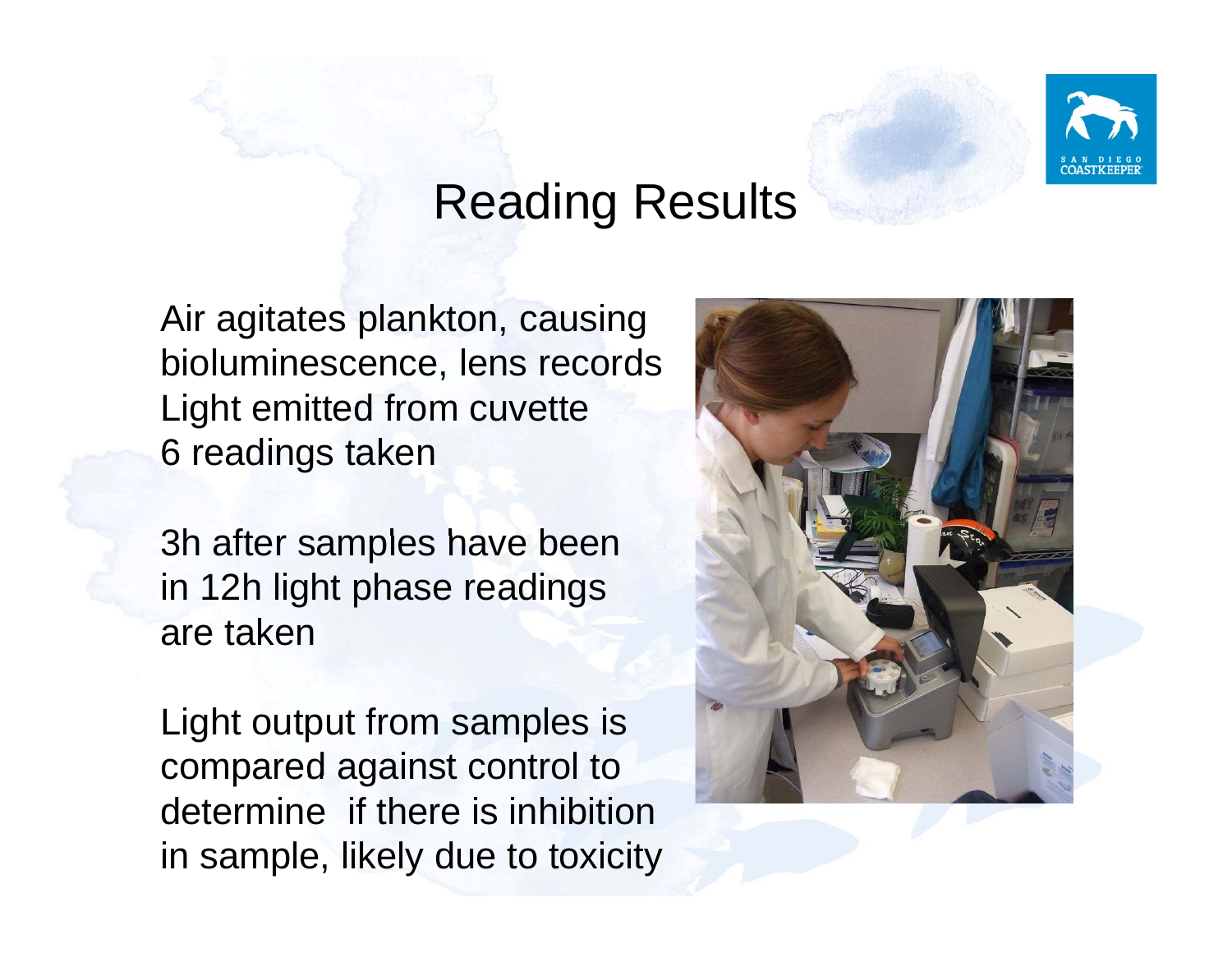

## Determining BIN Values from Light Readings

Percentage of sample light output compared to control at 100%

Biological Index Number level inverse to percentage Of sample bioluminescence

Simple 1-10 scale for results

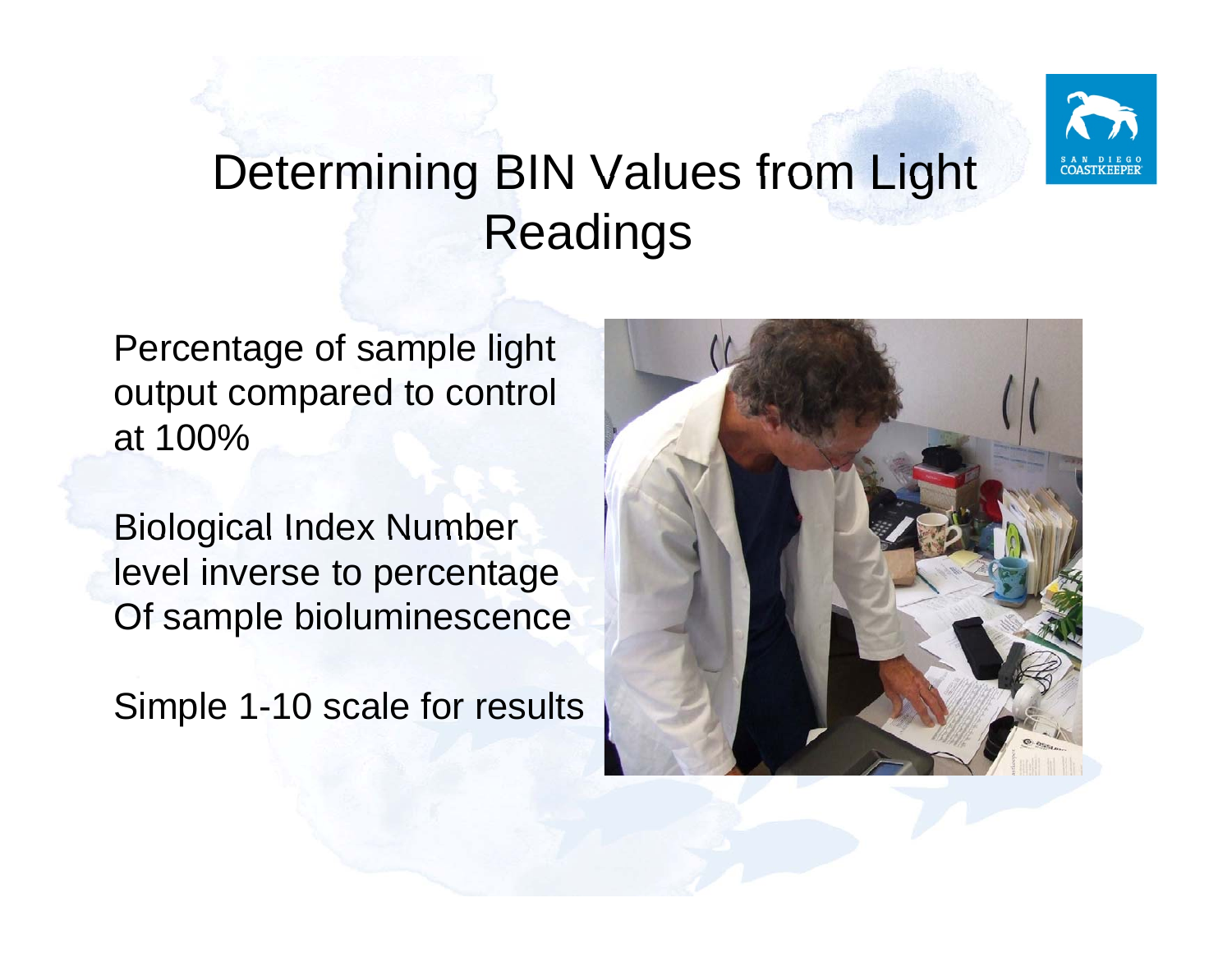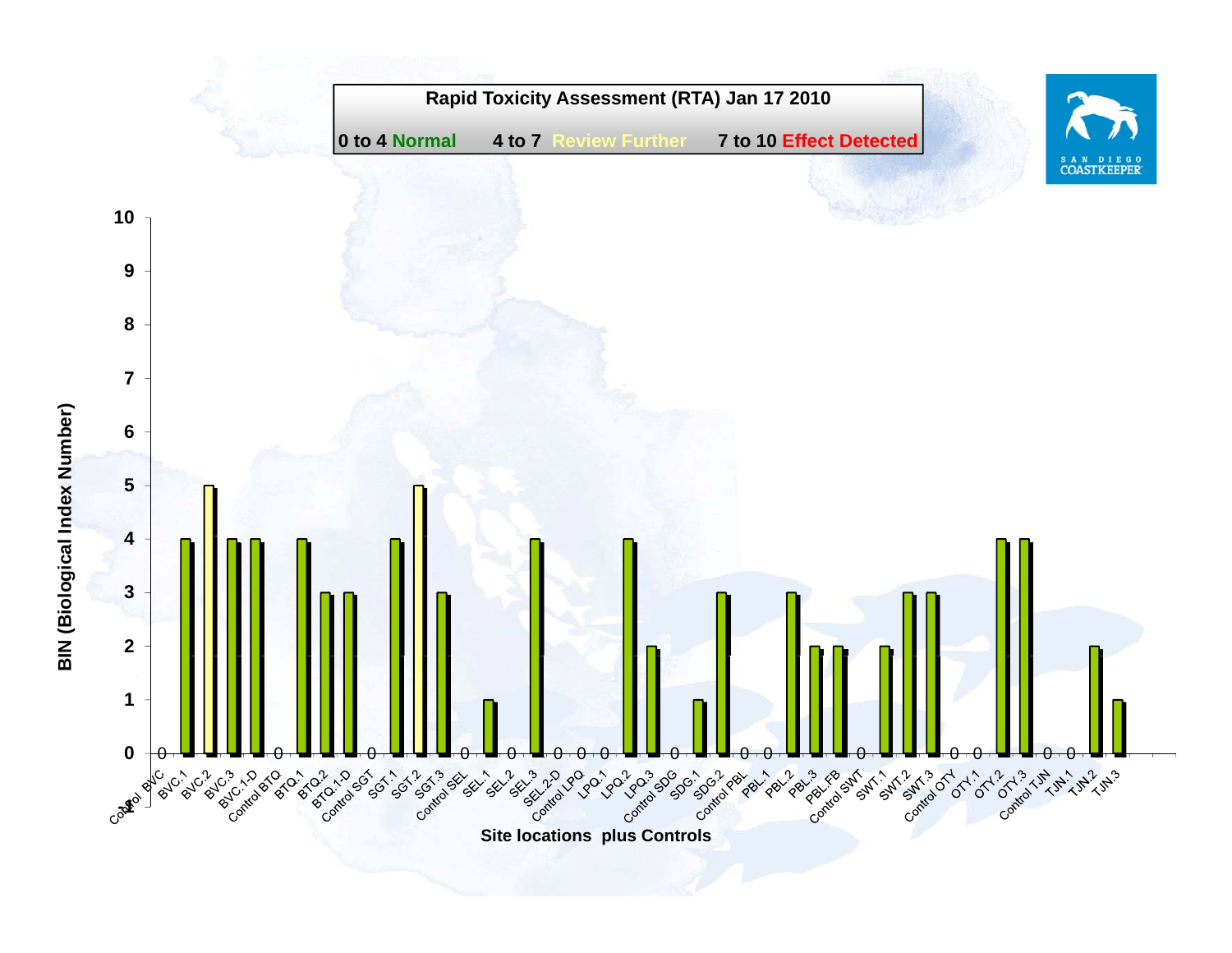

- Rapid Screening tool for toxicity at a fraction of the cost of other tests
- Effective with volunteer workflow even for large scale applications
- Tool for initial sites and continued assessment for follow up
- Potential tool for sediment testing, comparability study underway